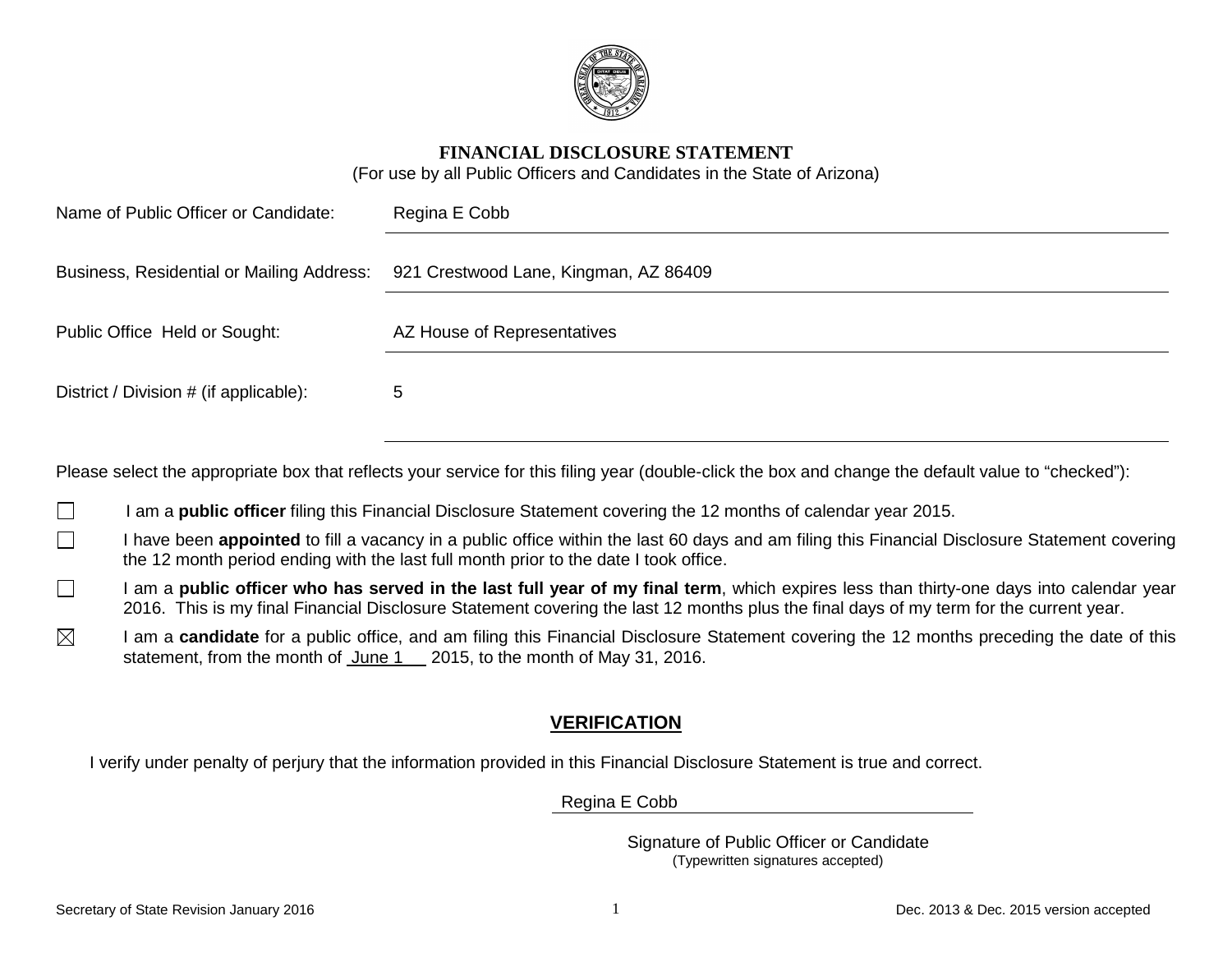# <span id="page-1-0"></span>**A. PERSONAL FINANCIAL INTERESTS**

This section requires disclosure of your and/or a member of your household's personal financial interests.<sup>[1](#page-1-0)</sup>

### **1. Household Members' Names**

**What to disclose:** If they reside in your household, disclose your spouse's name and the names of any minor children of whom you have legal custody. If none, please write "N/A". For the remaining questions in this Financial Disclosure Statement, the term "member of your household" will be defined as the persons listed below.

| YOUR SPOUSE'S NAME      | James Cave |
|-------------------------|------------|
|                         |            |
| <b>CHILDREN'S NAMES</b> |            |
|                         |            |
|                         |            |

### **2. Sources of Personal Compensation**

**What to disclose:** The name and address of each employer who paid you or any member of your household more than \$1,000 in salary, wages, commissions, tips or other forms of compensation (other than "gifts") during the period covered by this report. Describe the nature of each employer's business and the type of services for which you or a member of your household were compensated.

Also, list anything of value that any other person (outside your household) received for your or a member of your household's use or benefit. For example, if a person was paid by a third-party to be your personal housekeeper, identify that person, describe the nature of that person's services that benefited you, and provide information about the third-party who paid for the services on your behalf.

You need not disclose: Any money you or any member of your household received that constitutes gross income paid to a business that you or your household member owns or does business as. This will be disclosed in Section 11 below.

 $\overline{a}$ 

<sup>1</sup> If additional space is needed to report information on this Financial Disclosure Statement, select the appropriate reporting area and add additional rows to the form. For example, to report an additional child's name in Section 1, right-click in any row, click "Insert," click "Insert Rows Above." (The user should add rows "above" or "below" based on the resulting effect on formatting in the Financial Disclosure Statement).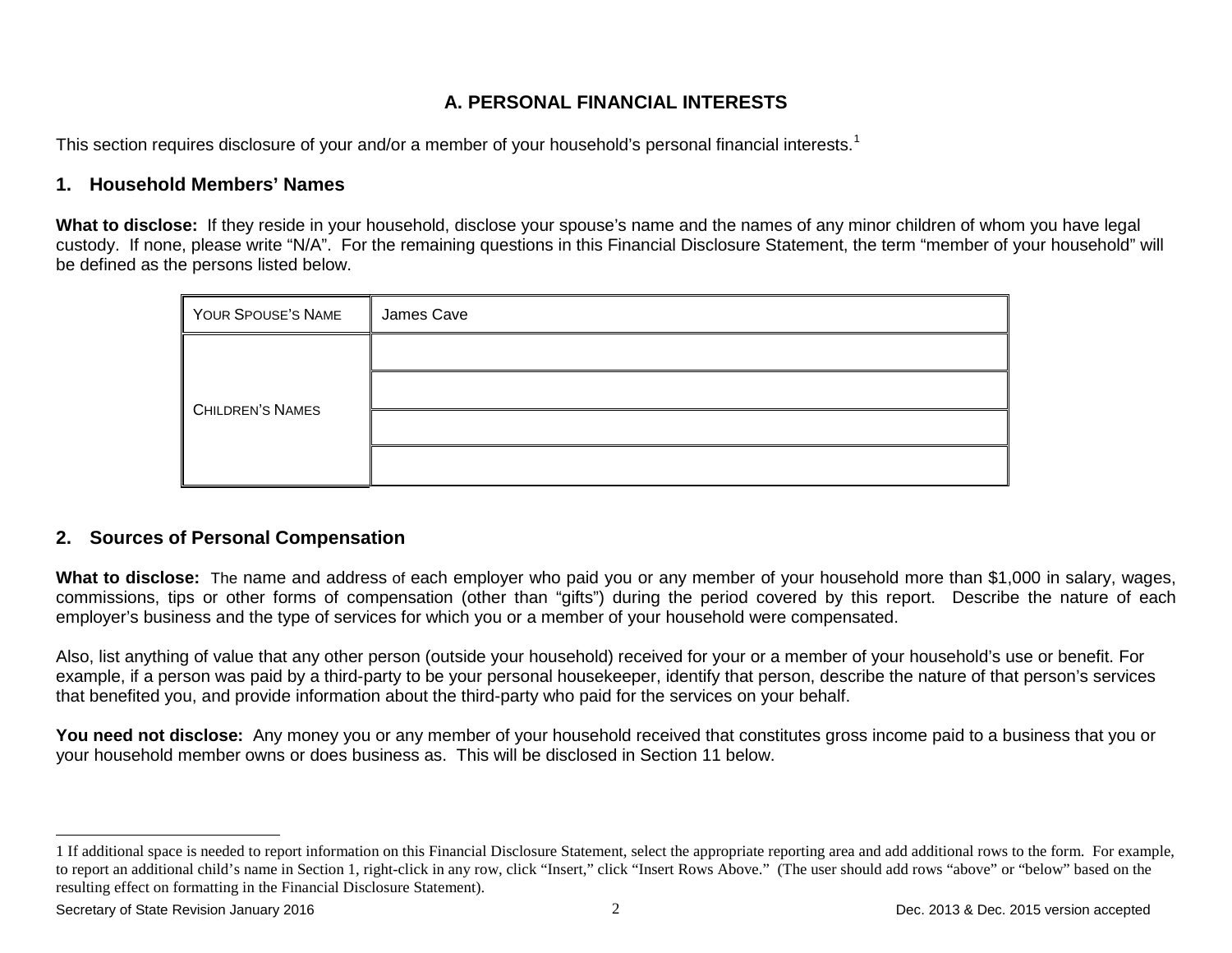| NAME OF PUBLIC OFFICER OR<br><b>HOUSEHOLD MEMBER BENEFITTED</b> | NAME AND ADDRESS OF EMPLOYER WHO<br>PROVIDED COMPENSATION > \$1,000 | NATURE OF EMPLOYER'S<br><b>BUSINESS</b> | NATURE OF SERVICES PROVIDED BY PUBLIC<br>OFFICER OR HOUSEHOLD MEMBER FOR EMPLOYER |
|-----------------------------------------------------------------|---------------------------------------------------------------------|-----------------------------------------|-----------------------------------------------------------------------------------|
| Regina E Cobb                                                   | Riata Valley Dental Center, Kingman,<br>AZ                          | Dentistry                               | Own 100%                                                                          |
| Regina E Cobb                                                   | Kingman Family Dentistry, Kingman,<br>AZ                            | Dentistry                               | Own 51%                                                                           |
| James E Cave                                                    | Kingman Family Dentistry, Kingman,<br>AZ                            | Dentistry                               | Own 49%                                                                           |

Continued, if applicable:

| NAME OF PUBLIC OFFICER OR<br><b>MEMBER OF HOUSEHOLD</b><br><b>BENEFITTED</b> | NAME AND ADDRESS OF PERSON WHO<br><b>PROVIDED SERVICES VALUED OVER</b><br>\$1,000 FOR YOUR OR MEMBER OF YOUR<br><b>HOUSEHOLD'S USE OR BENEFIT</b> | <b>NATURE OF SERVICES</b><br><b>PROVIDED BY PERSON FOR</b><br>YOUR OR MEMBER OF YOUR<br>HOUSEHOLD'S USE OR<br><b>BENEFIT</b> | NAME AND ADDRESS OF THIRD PARTY WHO PAID<br>FOR PERSON'S SERVICES ON YOUR BEHALF |
|------------------------------------------------------------------------------|---------------------------------------------------------------------------------------------------------------------------------------------------|------------------------------------------------------------------------------------------------------------------------------|----------------------------------------------------------------------------------|
| Regina E Cobb                                                                | ALEC, Arlington, VA                                                                                                                               | <b>Continuing Education</b><br>Reimbursement                                                                                 |                                                                                  |
|                                                                              |                                                                                                                                                   |                                                                                                                              |                                                                                  |
|                                                                              |                                                                                                                                                   |                                                                                                                              |                                                                                  |

## **3. Professional, Occupational and Business Licenses**

**What to disclose:** List all professional, occupational or business licenses held by you or any member of your household at any time during the period covered by this Financial Disclosure Statement.

This includes licenses in which you or a member of your household had an "interest," which includes (but is not limited to) any business license held by a "controlled" or "dependent" business as defined in Section 11 below.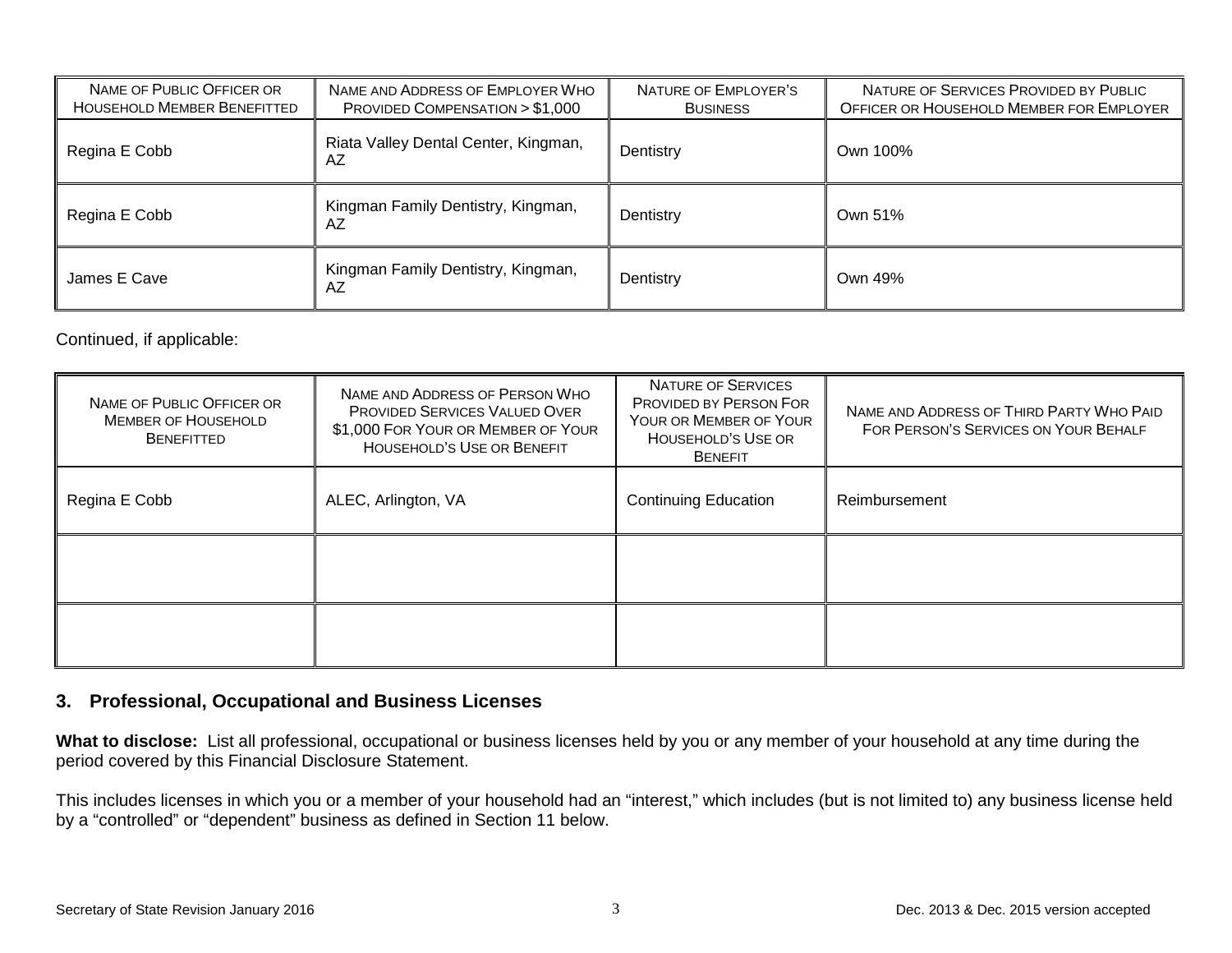| <b>NAME OF PUBLIC OFFICER</b><br>OR HOUSEHOLD MEMBER<br>AFFECTED | <b>TYPE OF LICENSE</b>  | PERSON OR ENTITY HOLDING THE<br><b>LICENSE</b> | <b>JURISDICTION OR ENTITY THAT ISSUED</b><br><b>LICENSE</b> |
|------------------------------------------------------------------|-------------------------|------------------------------------------------|-------------------------------------------------------------|
| Regina E Cobb                                                    | <b>DDS License AZ</b>   | Regina E Cobb                                  | AZ State Board of Dental Examiners                          |
| Regina E Cobb                                                    | <b>DEA License</b>      | Regina E Cobb                                  | <b>Federal DEA</b>                                          |
| Regina E Cobb                                                    | <b>Business License</b> | <b>Riata Valley Dental Center</b>              | Kingman, AZ                                                 |
| James E Cave, Regina E<br>Cobb                                   | <b>Business License</b> | Kingman Family Dentistry                       | Kingman, AZ                                                 |

### **4. Personal Creditors**

**What to disclose:** The name and address of each creditor to whom you or a member of your household owed a qualifying personal debt over \$1,000 during any point during the period covered by this Financial Disclosure Statement.

Additionally, if the qualifying personal debt was either incurred for the first time or completely discharged (paid in full) during this period, list the date and check whether it was incurred or discharged (double-click the box and change the default value to "checked"). Otherwise, write "N/A" (for "not applicable") after the word "Date:" in the last column below.

#### **You need not disclose the following, which do not qualify as "personal debt":**

- Debts resulting from the ordinary conduct of a business (these will be disclosed elsewhere in this Statement, in Section B below);
- Debts on any personal residence or recreational property;
- Debts on motor vehicles used primarily for personal purposes (not commercial purposes);
- Debts secured by cash values on life insurance;
- Debts owed to relatives:
- Personal credit card transactions or the value of any retail installment contracts you or your household member entered into.

| NAME OF PUBLIC OFFICER OR MEMBER OF<br><b>HOUSEHOLD OWING THE DEBT</b> | NAME AND ADDRESS OF CREDITOR (OR PERSON<br>TO WHOM PAYMENTS ARE MADE) | IF THE DEBT WAS FIRST INCURRED OR COMPLETELY<br><b>DISCHARGED DURING THIS REPORTING PERIOD, PROVIDE THE</b><br>DATE (MM/DD/YYYY) AND CHECK THE APPROPRIATE BOX |
|------------------------------------------------------------------------|-----------------------------------------------------------------------|----------------------------------------------------------------------------------------------------------------------------------------------------------------|
|                                                                        |                                                                       | Date:                                                                                                                                                          |
| Regina E Cobb                                                          | Mission Bank Kingman, AZ                                              | $\Box$ Incurred $\Box$ Discharged                                                                                                                              |
| Regina E Cobb                                                          | Russell Brown, Phoenix, AZ                                            | Date: 2014                                                                                                                                                     |
|                                                                        |                                                                       | Discharged<br>l Incurred                                                                                                                                       |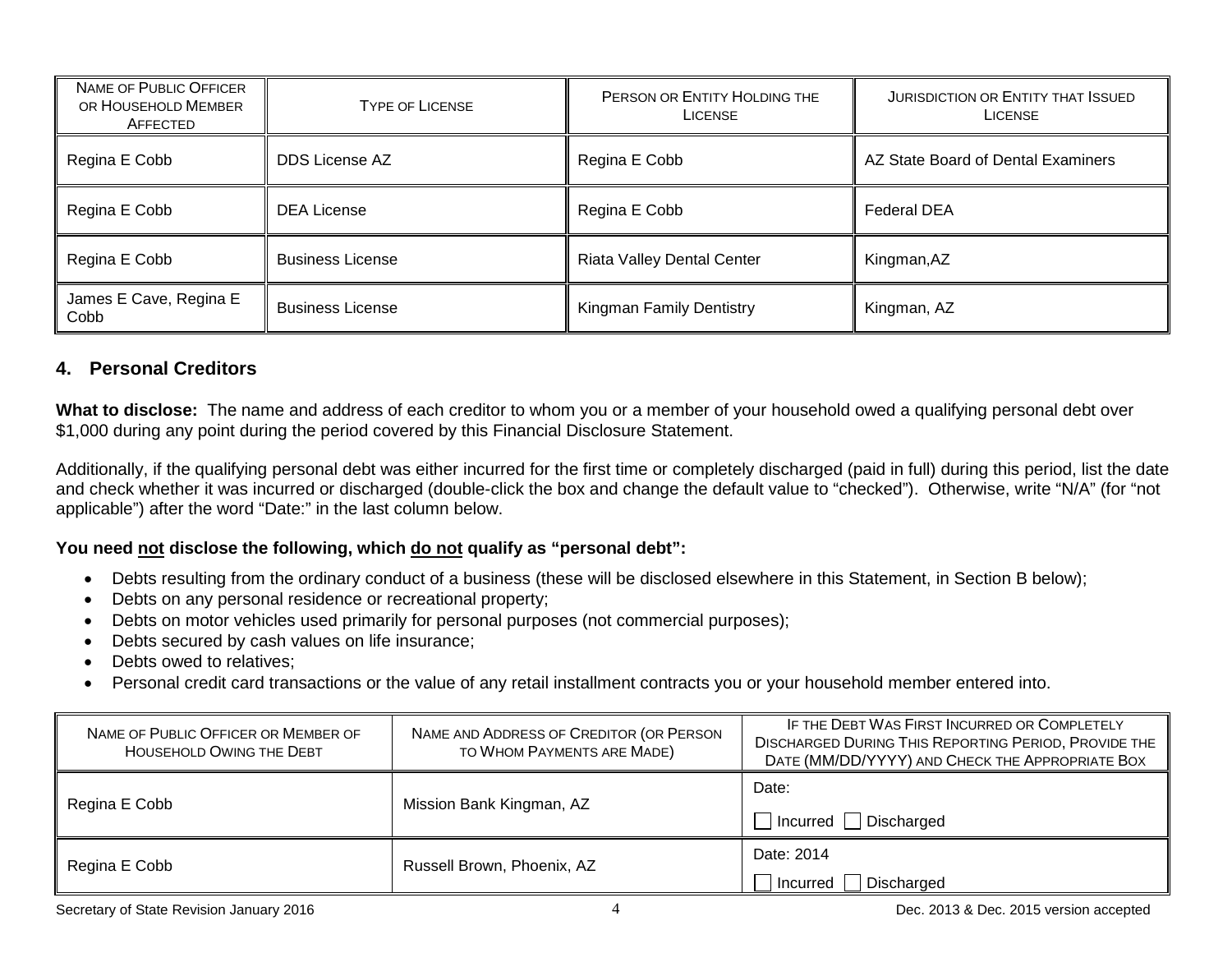| ⊤ Cave<br>James E | Mission Bank Kingman, AZ | Date: 2014                |
|-------------------|--------------------------|---------------------------|
|                   |                          | Discharged<br>1 Incurred∶ |

### **5. Personal Debtors**

**What to disclose:** The name of each debtor who owed you or a member of your household a debt over \$1,000 at any time during the period covered by this Financial Disclosure Statement, along with the approximate value of the debt by financial category (double-click the applicable box and change the default value to "checked").

Additionally, if the debt was either incurred for the first time or completely discharged (paid in full) during this period, list the date and check whether it was incurred or discharged (double-click the appropriate box and change the default value to "checked"). Otherwise, write "N/A" (for "not applicable") after the word "Date:" in the last column below.

| NAME OF PUBLIC OFFICER OR<br><b>MEMBER OF HOUSEHOLD</b><br><b>OWED THE DEBT</b> | NAME OF DEBTOR | APPROXIMATE VALUE OF<br><b>DEBT</b>                                                        | IF THE DEBT WAS FIRST INCURRED OR COMPLETELY DISCHARGED<br>DURING THIS REPORTING PERIOD, PROVIDE THE DATE<br>(MM/DD/YYYY) AND CHECK THE APPROPRIATE BOX |
|---------------------------------------------------------------------------------|----------------|--------------------------------------------------------------------------------------------|---------------------------------------------------------------------------------------------------------------------------------------------------------|
|                                                                                 |                | \$1,000 - \$25,000<br>$\perp$<br>\$25,001 - \$100,000<br>$\Box$<br>$$100,001 +$<br>$\perp$ | Date:<br>$\Box$ Incurred $\Box$ Discharged                                                                                                              |
|                                                                                 |                | \$1,000 - \$25,000<br>$\Box$<br>\$25,001 - \$100,000<br>$$100,001 +$                       | Date:<br>□ Incurred □ Discharged                                                                                                                        |
|                                                                                 |                | $$1,000 - $25,000$<br>\$25,001 - \$100,000<br>$$100,001 +$                                 | Date:<br>$\Box$ Incurred $\Box$ Discharged                                                                                                              |

### **6. Gifts**

**What to disclose:** The name of the donor who gave you or a member of your household a single gift or an accumulation of gifts during the preceding calendar year with a cumulative value over \$500, subject to the exceptions listed in the below "You need not disclose" paragraph. A "gift" means a gratuity (tip), special discount, favor, hospitality, service, economic opportunity, loan or other benefit received without adequate consideration and not provided to members of the public at large (in other words, a personal benefit you or your household member received without providing an equivalent benefit in return).

Please note: the concept of a "gift" for purposes of this Financial Disclosure Statement is separate and distinct from the gift restrictions outlined in Arizona's lobbying statutes. Thus, disclosure in a lobbying report does not relieve you or a member of your household's duty to disclose gifts in this Financial Disclosure Statement.

### **You need not disclose the following, which do not qualify as "gifts":**

• Gifts received by will;

Secretary of State Revision January 2016 **Secretary of State Revision 3** Dec. 2013 & Dec. 2015 version accepted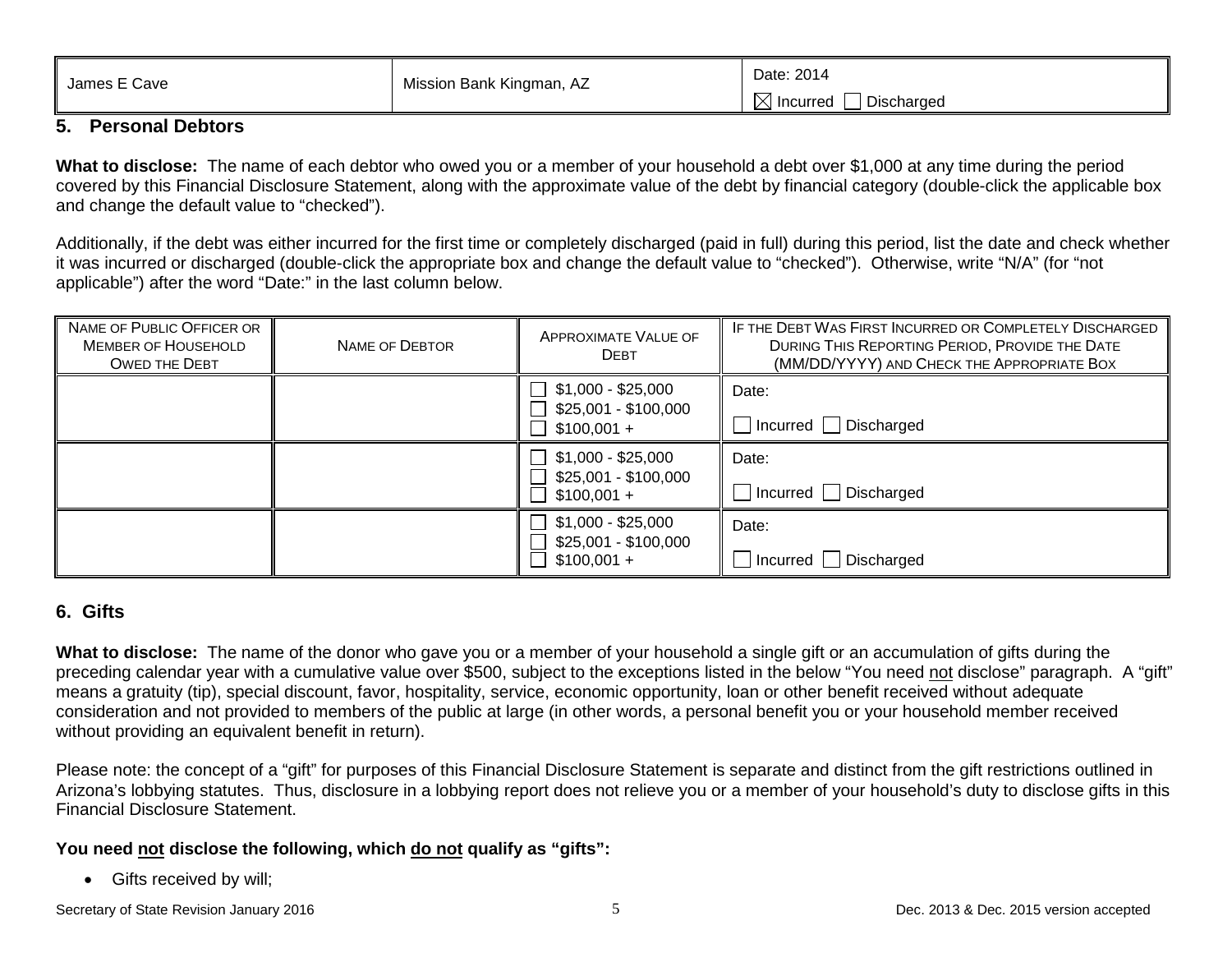- Gift received by intestate succession (in other words, gifts distributed to you or a household member according to Arizona's intestate succession laws, not by will);
- Gift distributed from an *inter vivos* (living) or testamentary (by will) trust established by a spouse or family member;
- Gifts received from any other member of the household;
- Gifts received by parents, grandparents, siblings, children and grandchildren; or
- Political campaign contributions reported on campaign finance reports.

| NAME OF PUBLIC OFFICER OR MEMBER OF HOUSEHOLD WHO<br>RECEIVED GIFT(S) OVER \$500 | <b>NAME OF GIFT DONOR</b>                        |
|----------------------------------------------------------------------------------|--------------------------------------------------|
| Regina E Cobb                                                                    | Western Legislative Academy                      |
| Regina E Cobb                                                                    | Institute for Research on Presidential Elections |
|                                                                                  |                                                  |
|                                                                                  |                                                  |
|                                                                                  |                                                  |
|                                                                                  |                                                  |
|                                                                                  |                                                  |

### **7. Office, Position or Fiduciary Relationship in Businesses, Nonprofit Organizations or Trusts**

**What to disclose**: The name and address of each business, organization, trust or nonprofit organization or association in which you or any member of your household held any office, position, or fiduciary relationship during the period covered by this Financial Disclosure Statement, including a description of the office, position or relationship.

| PUBLIC OFFICER OR MEMBER OF HOUSEHOLD<br><b>HAVING THE REPORTABLE RELATIONSHIP</b> | NAME AND ADDRESS OF BUSINESS,<br>ORGANIZATION, TRUST, OR NONPROFIT<br><b>ORGANIZATION OR ASSOCIATION</b> | <b>DESCRIPTION OF OFFICE, POSITION OR FIDUCIARY</b><br>RELATIONSHIP HELD BY THE PUBLIC OFFICER OR MEMBER OF<br>HOUSEHOLD |
|------------------------------------------------------------------------------------|----------------------------------------------------------------------------------------------------------|--------------------------------------------------------------------------------------------------------------------------|
| Regina E Cobb                                                                      | American Dental Association                                                                              | Member of the Council of Government Affairs                                                                              |
| James E Cave                                                                       | AZ JTED                                                                                                  | <b>Board Member</b>                                                                                                      |
|                                                                                    |                                                                                                          |                                                                                                                          |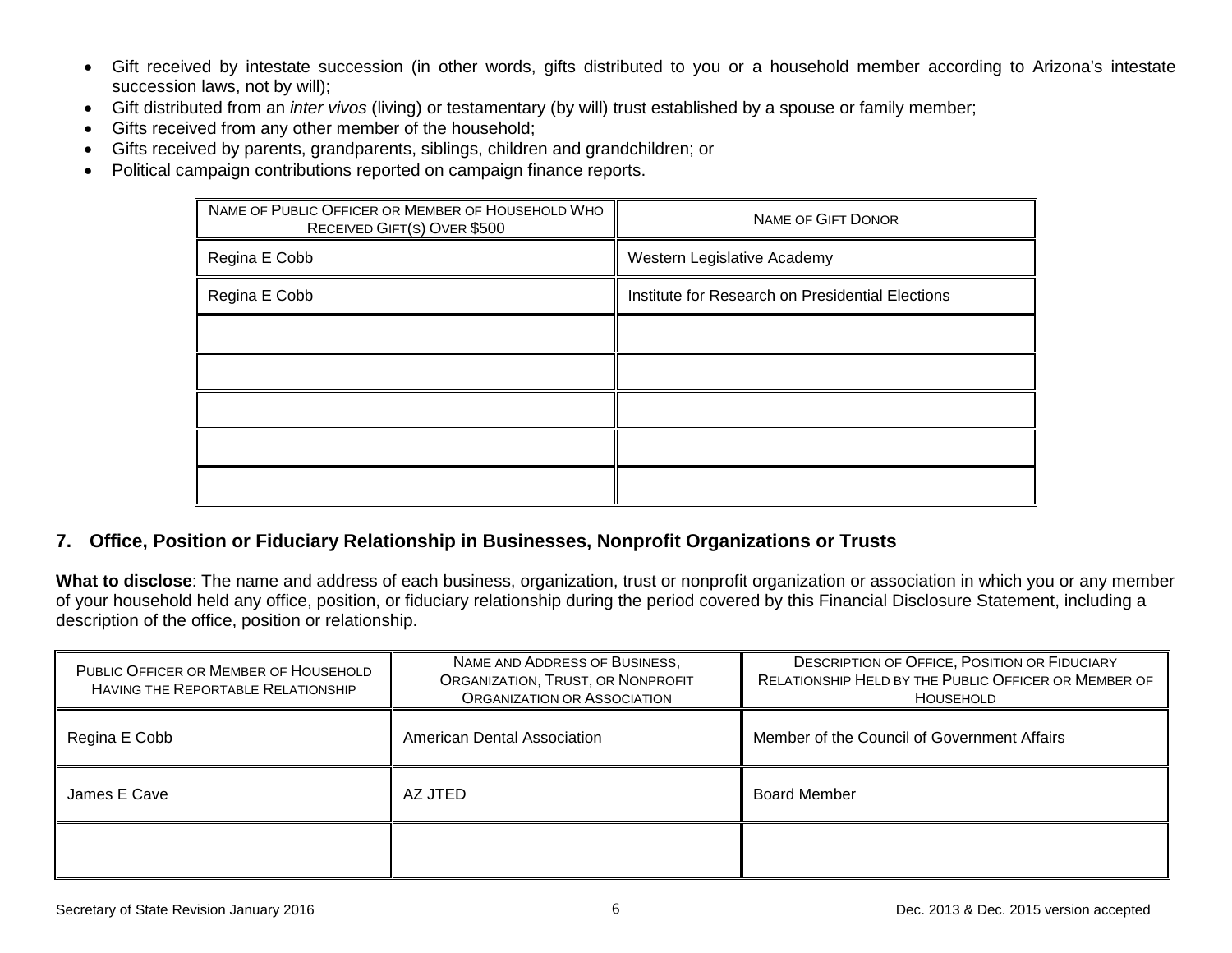## **8. Ownership or Financial Interests in Businesses, Trusts or Investment Funds**

**What to disclose**: The name and address of each business, trust, or investment fund in which you or any member of your household had an ownership or beneficial interest of over \$1,000 during the period covered by this Financial Disclosure Statement. This includes stocks, annuities, mutual funds, or retirement funds. It also includes any financial interest in a limited liability company, partnership, joint venture, or sole proprietorship. Also put a check mark to indicate the value of the debt (double-click the applicable box and change the default value to "checked").

| NAME OF PUBLIC OFFICER OR MEMBER OF<br>HOUSEHOLD HAVING THE INTEREST | NAME AND ADDRESS OF BUSINESS, TRUST<br>OR INVESTMENT FUND | <b>DESCRIPTION OF THE BUSINESS, TRUST</b><br>OR INVESTMENT FUND | <b>APPROXIMATE EQUITY</b><br><b>VALUE OF THE INTEREST</b>                           |
|----------------------------------------------------------------------|-----------------------------------------------------------|-----------------------------------------------------------------|-------------------------------------------------------------------------------------|
| James E Cave                                                         | Cave Radiator, Kingman, AZ                                | 50% Owner                                                       | $\Box$ \$1,000 - \$25,000<br>$\Box$ \$25,001 - \$100,000<br>$\boxtimes$ \$100,001 + |
| James E Cave                                                         | Atlas Oil                                                 | Oil and gas shares 100% owner                                   | $\boxtimes$ \$1,000 - \$25,000<br>\$25,001 - \$100,000<br>$$100,001 +$              |
| James E Cave                                                         | Edward D. Jones, Kingman, AZ                              | Investments                                                     | $$1,000 - $25,000$<br>$\bowtie$<br>\$25,001 - \$100,000<br>$$100,001 +$             |

## **9. Ownership of Bonds**

**What to disclose**: Bonds issued by a state or local government agency worth more than \$1,000 that you or a member of your household held during the period covered by this Financial Disclosure Statement. Also put a check mark to indicate the value of the bonds (double-click the applicable box and change the default value to "checked").

Additionally, if the bonds were either acquired for the first time or completely divested (sold in full) during this period, list the date and check whether the bonds were acquired or divested (double-click the appropriate box and change the default value to "checked"). Otherwise, write "N/A" (for "not applicable") after the word "Date:" in the last column below.

| NAME OF PUBLIC OFFICER OR<br><b>MEMBER OF HOUSEHOLD</b><br><b>ISSUED BONDS</b> | <b>ISSUING STATE OR LOCAL</b><br><b>GOVERNMENT AGENCY</b> | <b>APPROXIMATE VALUE OF</b><br><b>BONDS</b>                                 | IF THE BONDS WERE FIRST ACQUIRED OR COMPLETELY<br><b>DISCHARGED DURING THIS REPORTING PERIOD, PROVIDE THE</b><br>DATE (MM/DD/YYYY) AND CHECK THE APPROPRIATE BOX |
|--------------------------------------------------------------------------------|-----------------------------------------------------------|-----------------------------------------------------------------------------|------------------------------------------------------------------------------------------------------------------------------------------------------------------|
|                                                                                |                                                           | \$1,000 - \$25,000<br>$\Box$<br>\$25,001 - \$100,000<br>$$100,001 +$        | Date:<br>Acquired<br>Divested                                                                                                                                    |
|                                                                                |                                                           | \$1,000 - \$25,000<br>$\mathcal{L}$<br>\$25,001 - \$100,000<br>$$100,001 +$ | Date:<br><b>Divested</b><br>Acquired                                                                                                                             |
|                                                                                |                                                           | $\Box$ \$1,000 - \$25,000                                                   | Date:                                                                                                                                                            |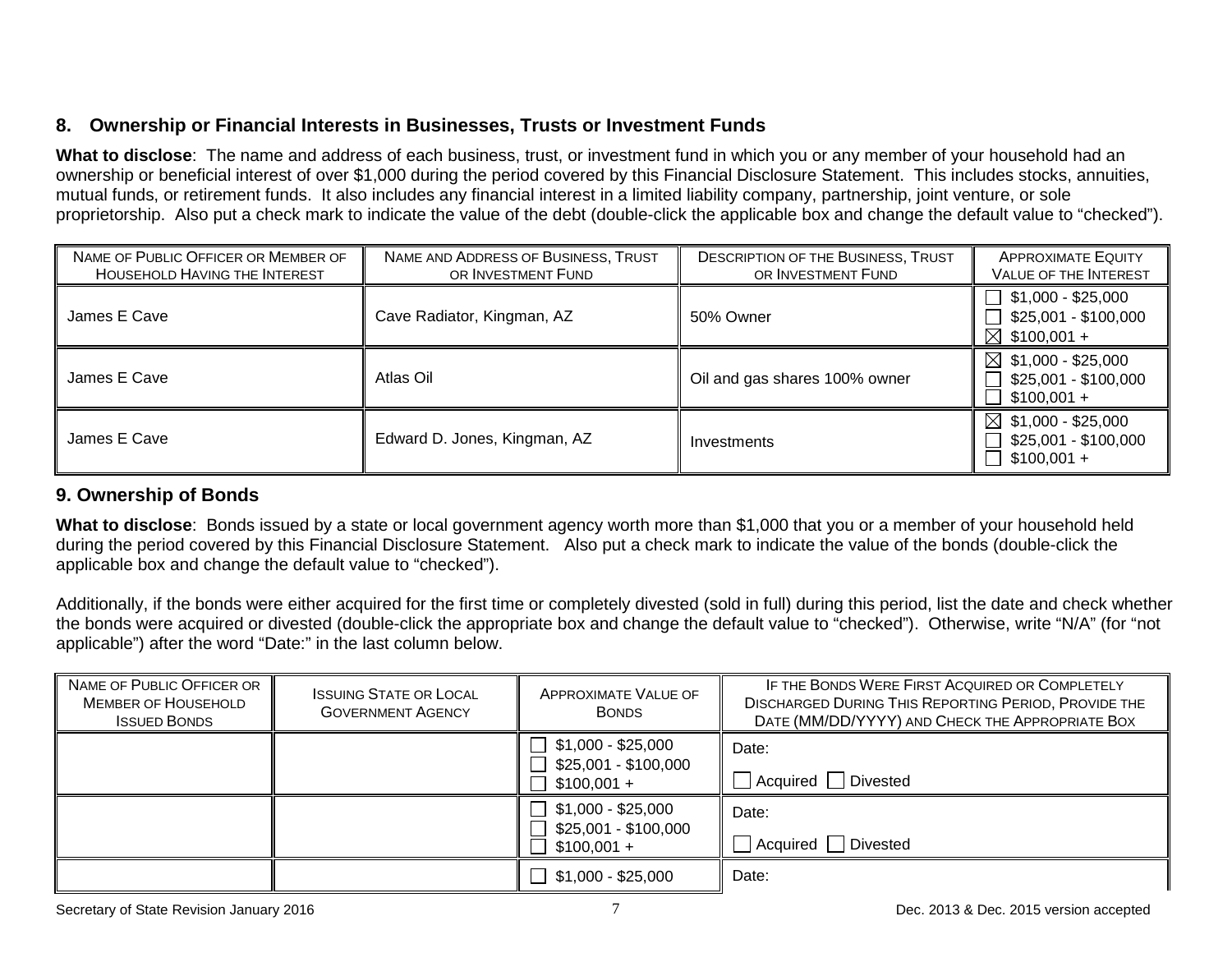|--|

#### **10. Real Property Ownership**

**What to disclose:** Arizona real property (land) and improvements which was owned by you or a member of your household during the period covered by this Financial Disclosure Statement, other than your primary residence or property you use for personal recreation. Also describe the property's location (city and state) and approximate size (acreage or square footage), and put a check mark to indicate the approximate value of the land (double-click the applicable box and change the default value to "checked").

Additionally, if the land was either acquired for the first time or completely divested (sold in full) during this period, list the date and check whether the land was acquired or divested (double-click the appropriate box and change the default value to "checked"). Otherwise, write "N/A" (for "not applicable") after the word "Date:" in the last column below.

**You need not disclose:** Your primary residence or property you use for personal recreation.

| NAME OF PUBLIC OFFICER OR<br><b>MEMBER OF HOUSEHOLD</b><br><b>THAT OWNS LAND</b> | <b>LOCATION AND APPROXIMATE</b><br><b>SIZE</b> | APPROXIMATE VALUE OF<br>LAND                               | IF THE LAND WAS FIRST ACQUIRED OR COMPLETELY<br><b>DISCHARGED DURING THIS REPORTING PERIOD, PROVIDE THE</b><br>DATE (MM/DD/YYYY) AND CHECK THE APPROPRIATE BOX |
|----------------------------------------------------------------------------------|------------------------------------------------|------------------------------------------------------------|----------------------------------------------------------------------------------------------------------------------------------------------------------------|
|                                                                                  |                                                | $$1,000 - $25,000$<br>\$25,001 - \$100,000<br>$$100,001 +$ | Date:<br>Acquired  <br>Divested                                                                                                                                |
|                                                                                  |                                                | $$1,000 - $25,000$<br>\$25,001 - \$100,000<br>$$100,001 +$ | Date:<br>Acquired   Divested                                                                                                                                   |
|                                                                                  |                                                | $$1,000 - $25,000$<br>\$25,001 - \$100,000<br>$$100,001 +$ | Date:<br>Divested<br>Acauired                                                                                                                                  |

## **B. BUSINESS FINANCIAL INTERESTS**

This section requires disclosure of any financial interests of a business owned by you or a member of your household.

### **11. Business Names**

**What to disclose**: The name of any business under which you or any member of your household owns or did business under (in other words, were self-employed) during the period covered by this Financial Disclosure Statement, which include corporations, limited liability companies, partnerships, sole proprietorships and any other business conducted under a trade name.

Also disclose if the named business is controlled or dependent. A business is "controlled" if you or any member of your household (individually or combined) had an ownership interest that amounts to more than 50%. A business is classified as "dependent," on the other hand, if: (1) you or any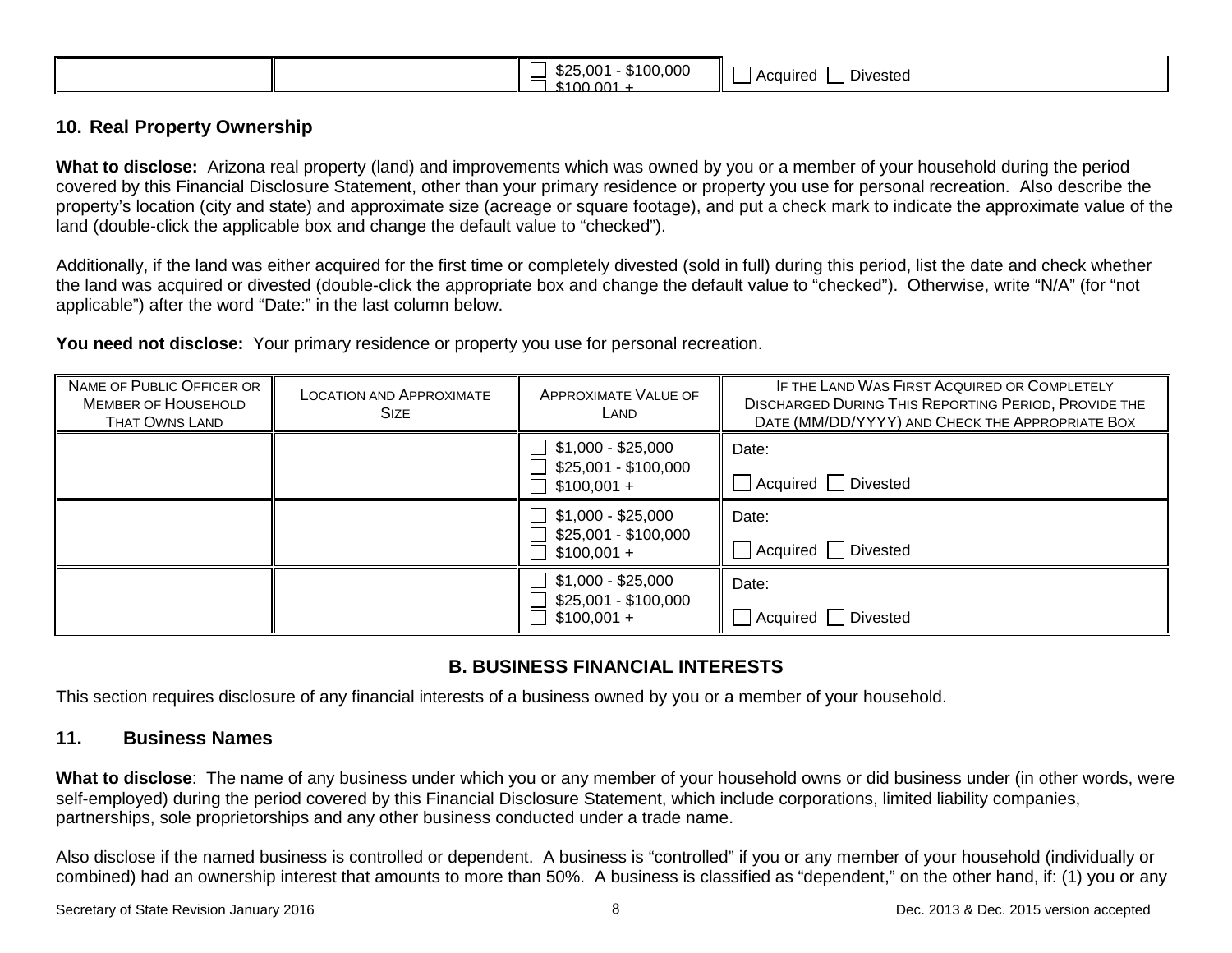household member (individually or combined) had an ownership interest that amounts more than 10%; *and* (2) the business received more than \$10,000 from a single source during the period covered by this Financial Disclosure Statement, which amounted to more than 50% of the business' gross income for the period.

If the business was either controlled or dependent, check whether it was controlled or dependent (double-click the appropriate box and change the default value to "checked") in the last column below. If the business was both controlled *and* dependent during the period covered by this Financial Disclosure Statement, check *both* boxes. Otherwise, leave the boxes in the last column below blank.

| NAME OF PUBLIC OFFICER OR MEMBER OF<br>HOUSEHOLD OWNING THE BUSINESS | NAME AND ADDRESS OF BUSINESS      | CHECK THE APPROPRIATE BOX IF THE BUSINESS IS "CONTROLLED"<br>BY OR "DEPENDENT" ON YOU OR A MEMBER OF YOUR HOUSEHOLD |
|----------------------------------------------------------------------|-----------------------------------|---------------------------------------------------------------------------------------------------------------------|
| Regina E Cobb                                                        | <b>Riata Valley Dental Center</b> | $\boxtimes$ Controlled $\Box$ Dependent                                                                             |
| Regina E Cobb                                                        | <b>Kingman Family Dentistry</b>   | $\boxtimes$ Controlled $\Box$ Dependent                                                                             |
| James E Cave                                                         | <b>Kingman Family Dentistry</b>   | $\Box$ Controlled $\boxtimes$ Dependent                                                                             |
| James E Cave                                                         | Cave Radiator                     | <b>Dependent</b>                                                                                                    |

**Please note**: If a business listed in the foregoing Section 11 was neither "controlled" nor "dependent" during the period covered by this Financial Disclosure Statement, you need not complete the remainder of this Financial Disclosure Statement with respect to that business. If none of the businesses listed in Section 11 were "controlled" or "dependent," you need not complete the remained of this Financial Disclosure Statement.

#### **12. Controlled Business Information**

**What to disclose**: The name of each controlled business listed in Section 11 above, and the goods or services provided by the business.

If a single client or customer (person or business) accounts for more than \$10,000 *and* 25% of the business' gross income during the period covered by this Financial Disclosure Statement (a "major client"), describe what the business provided to the major client in the third column. Also, describe the major client's type of business activities in the final column (but if the major client is an individual, write "N/A" for "not applicable" in the final column).

If the business does not have a major client, write "N/A" for "not applicable" in the last two columns.

**You need not disclose:** The name of any major client, or the activities of any major client that is a person.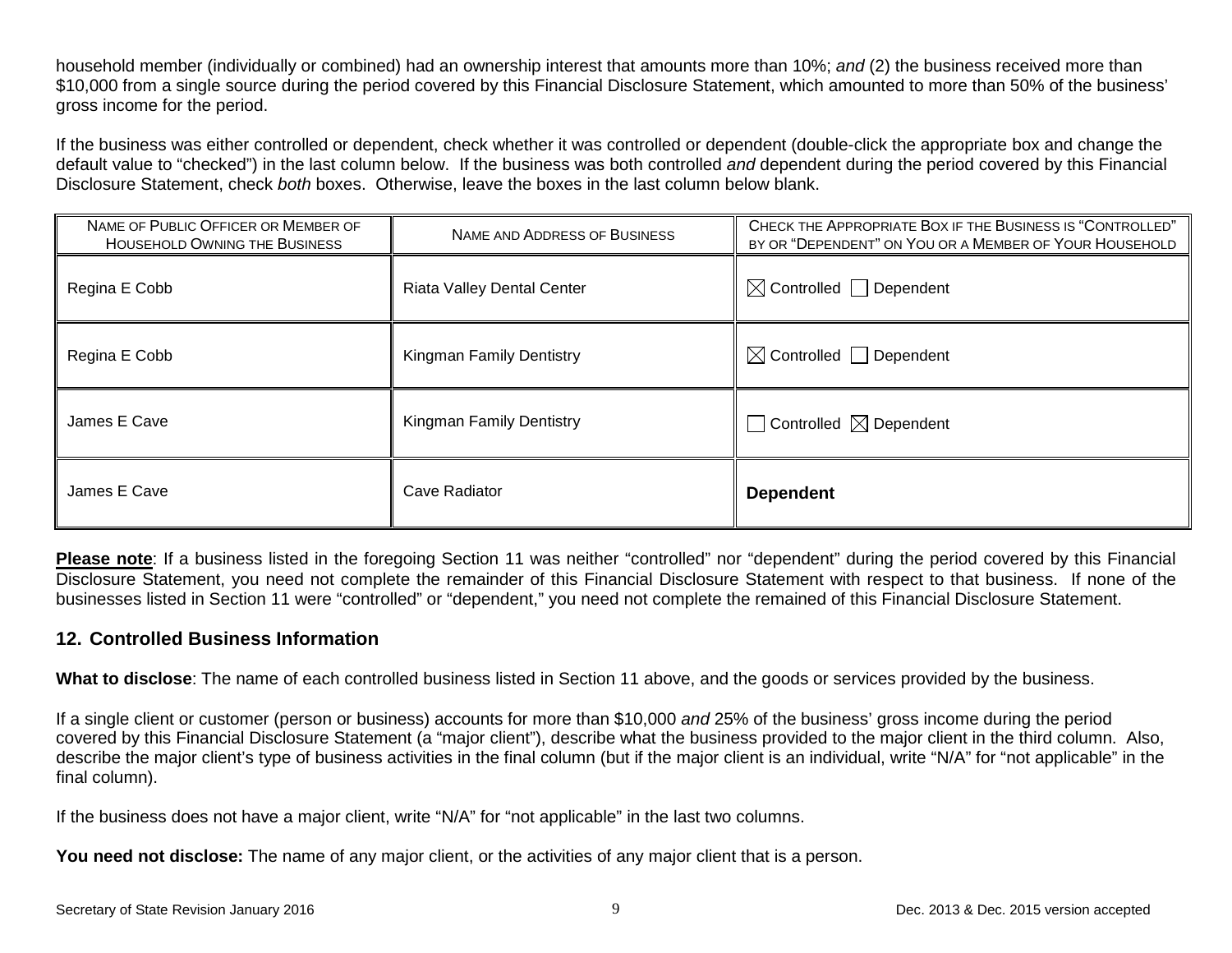| NAME OF YOUR OF YOUR HOUSEHOLD<br><b>MEMBER'S CONTROLLED BUSINESS</b> | <b>GOODS OR SERVICES PROVIDED BY</b><br>THE CONTROLLED BUSINESS | <b>DESCRIBE WHAT YOUR BUSINESS</b><br><b>PROVIDES TO ITS MAJOR CUSTOMER</b> | TYPE OF BUSINESS ACTIVITIES OF THE<br><b>MAJOR CUSTOMER</b> |
|-----------------------------------------------------------------------|-----------------------------------------------------------------|-----------------------------------------------------------------------------|-------------------------------------------------------------|
| <b>Riata Valley Dental Center</b>                                     | <b>General Dentistry</b>                                        | Dentistry                                                                   | Delta Dental                                                |
| Kingman Family dentistry                                              | <b>General Dentistry</b>                                        | Dentistry                                                                   |                                                             |
|                                                                       |                                                                 |                                                                             |                                                             |
|                                                                       |                                                                 |                                                                             |                                                             |

### **13. Dependent Business Information**

**What to disclose**: The name of each dependent business listed in Section 11 above, and the goods or services provided by the business.

If a single client or customer (person or business) accounts for more than \$10,000 *and* 25% of the business' gross income during the period covered by this Financial Disclosure Statement (a "major client"), describe what the business provided to the major client in the third column. Also, describe the major client's type of business activities in the final column (but if the major client is an individual, write "N/A" for "not applicable" in the final column).

If the business does not have a major client, write "N/A" for "not applicable" in the last two columns. Likewise, if the dependent business is also a controlled business, disclose the business only in Section 12 above and leave this section blank.

You need not disclose: The name of any major client, or the activities of any major client that is a person.

| NAME OF YOUR OF YOUR HOUSEHOLD<br><b>MEMBER'S DEPENDENT BUSINESS</b> | <b>GOODS OR SERVICES PROVIDED BY</b><br>THE DEPENDENT BUSINESS | <b>DESCRIBE WHAT YOUR BUSINESS</b><br><b>PROVIDES TO ITS MAJOR CUSTOMER</b> | TYPE OF BUSINESS ACTIVITIES OF THE<br><b>MAJOR CUSTOMER</b> |
|----------------------------------------------------------------------|----------------------------------------------------------------|-----------------------------------------------------------------------------|-------------------------------------------------------------|
| Cave Radiator                                                        | <b>Goods and Services</b>                                      | Servicing and selling radiators                                             |                                                             |
|                                                                      |                                                                |                                                                             |                                                             |
|                                                                      |                                                                |                                                                             |                                                             |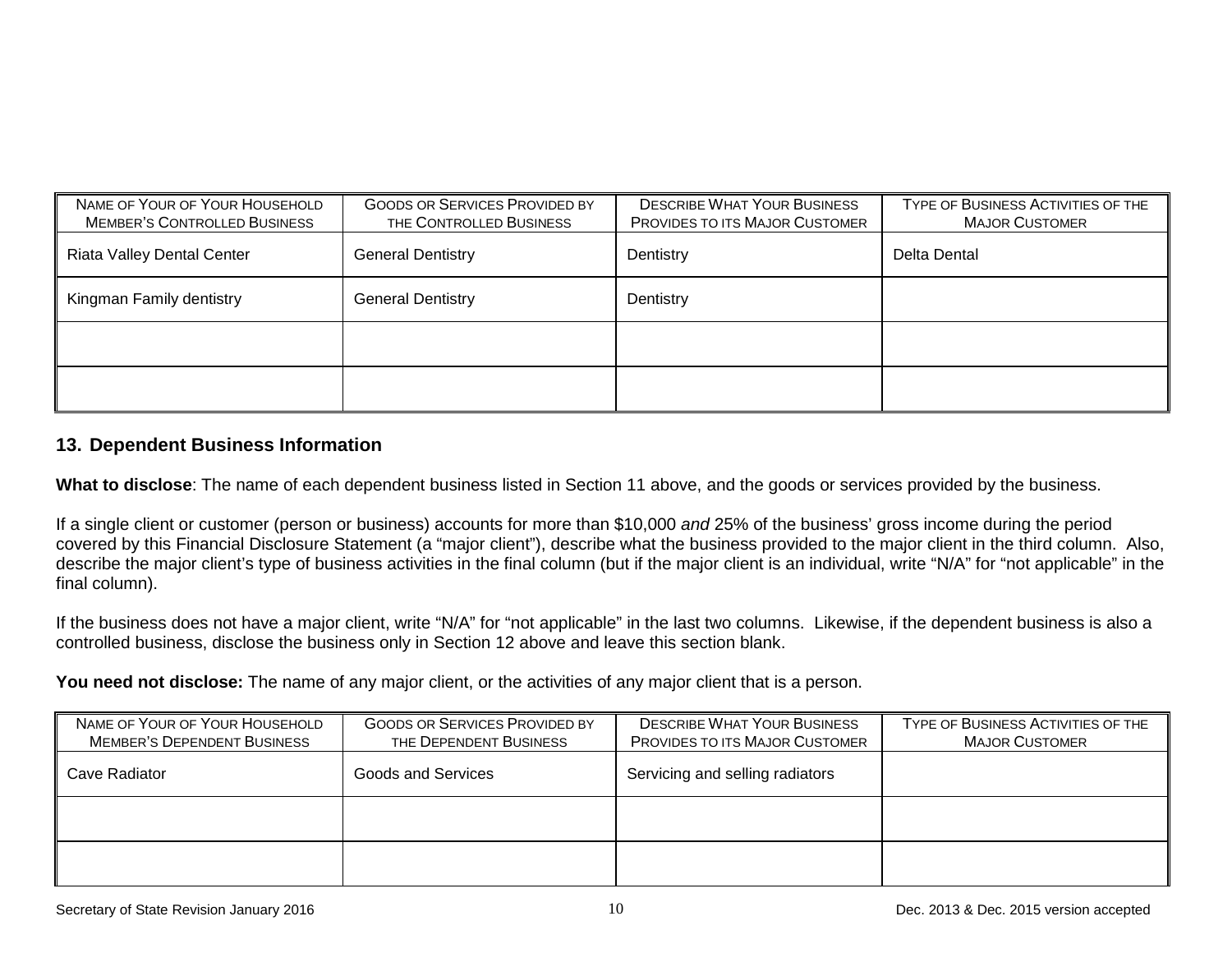## **14. Real Property Owned by a Controlled or Dependent Business**

**What to disclose:** Arizona real property (land) and improvements which was owned by a controlled or dependent business during the period covered by this Financial Disclosure Statement. Also describe the property's location (city and state) and approximate size (acreage or square footage), and put a check mark to indicate the approximate value of the land (double-click the applicable box and change the default value to "checked"). If the business is one that deals in real property and improvements, check the box that corresponds to the aggregate value of all parcels held by the business during the period covered by this Financial Disclosure Statement.

Additionally, if the land was either acquired for the first time or completely divested (sold in full) during this period, list the date and check whether the land was acquired or divested (double-click the appropriate box and change the default value to "checked"). Otherwise, write "N/A" (for "not applicable") after the word "Date:" in the last column below.

| NAME OF CONTROLLED OR<br><b>DEPENDENT BUSINESS THAT</b><br>OWNS LAND | <b>LOCATION AND APPROXIMATE</b><br><b>SIZE</b> | <b>APPROXIMATE VALUE OF</b><br>LAND                                   | IF THE LAND WAS FIRST ACQUIRED OR COMPLETELY<br><b>DISCHARGED DURING THIS REPORTING PERIOD, PROVIDE THE</b><br>DATE (MM/DD/YYYY) AND CHECK THE APPROPRIATE BOX |
|----------------------------------------------------------------------|------------------------------------------------|-----------------------------------------------------------------------|----------------------------------------------------------------------------------------------------------------------------------------------------------------|
| 1111 Riata Valley Rd.<br>Kingman, AZ                                 | Regina E Cobb                                  | \$1,000 - \$25,000<br>\$25,001 - \$100,000<br>$\boxtimes$ \$100,001 + | Date: 1998<br>$\boxtimes$ Acquired   Divested                                                                                                                  |
|                                                                      |                                                | $$1,000 - $25,000$<br>\$25,001 - \$100,000<br>$$100,001 +$            | Date:<br>Acquired Divested                                                                                                                                     |
|                                                                      |                                                | \$1,000 - \$25,000<br>\$25,001 - \$100,000<br>$$100,001 +$            | Date:<br>Acquired Divested                                                                                                                                     |

### **15. Controlled or Dependent Business' Creditors**

**What to disclose**: The name and address of each creditor to which a controlled or dependent business owed more than \$10,000, if that amount was also more than 30% of the business' total indebtedness at any time during the period covered by this Financial Disclosure Statement ("qualifying business debt").

Additionally, if the qualifying business debt was either incurred for the first time or completely discharged (paid in full) during this period, list the date and check whether it was incurred or discharged (double-click the box and change the default value to "checked"). Otherwise, write "N/A" (for "not applicable") after the word "Date:" in the last column below.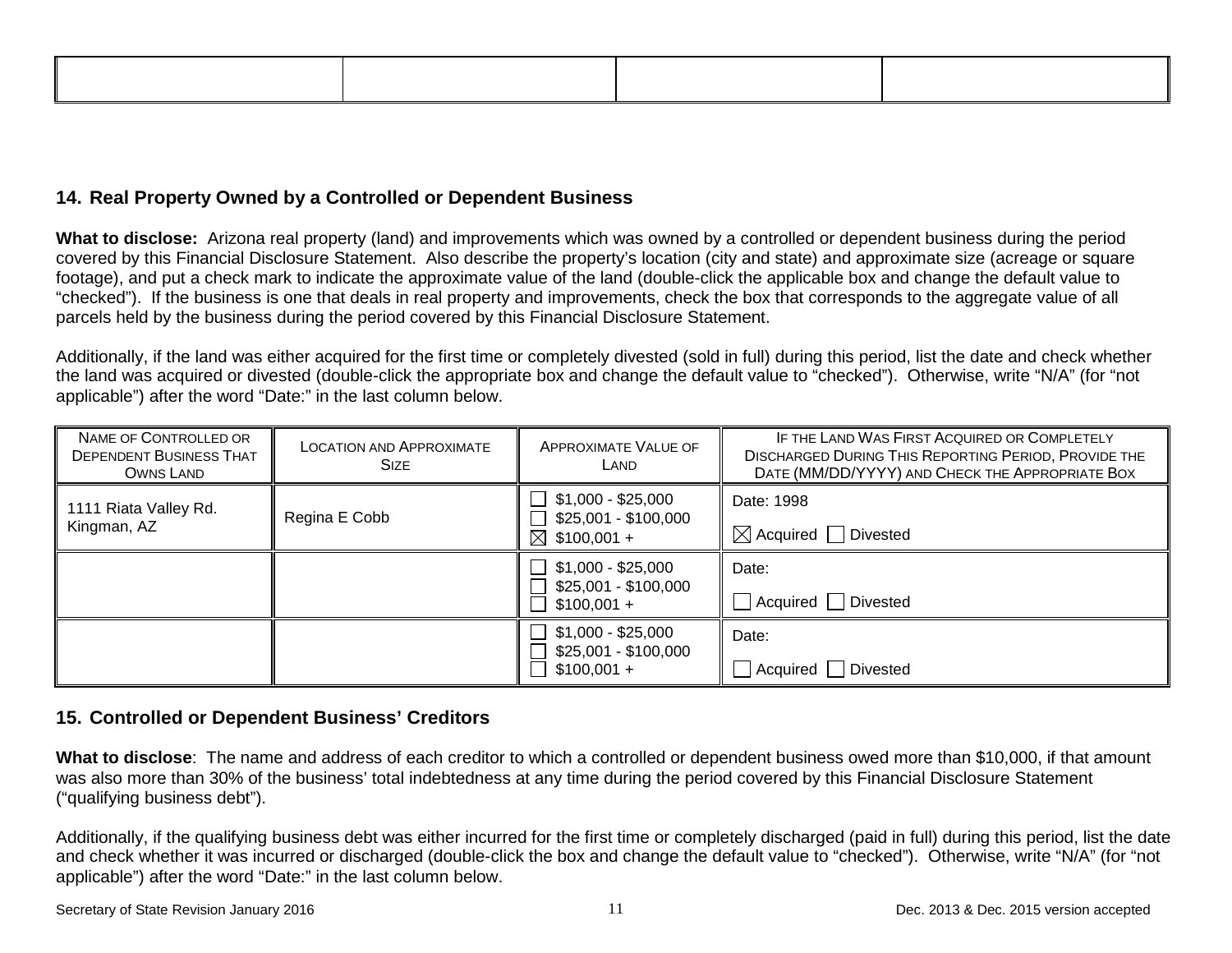You need not disclose: Debts owed by a business other than a controlled or dependent business.

| NAME OF CONTROLLED OR DEPENDENT<br>BUSINESS OWING THE QUALIFYING DEBT | NAME AND ADDRESS OF CREDITOR (OR PERSON<br>TO WHOM PAYMENTS ARE MADE) | IF THE DEBT WAS FIRST INCURRED OR COMPLETELY<br><b>DISCHARGED DURING THIS REPORTING PERIOD, PROVIDE THE</b><br>DATE (MM/DD/YYYY) AND CHECK THE APPROPRIATE BOX |
|-----------------------------------------------------------------------|-----------------------------------------------------------------------|----------------------------------------------------------------------------------------------------------------------------------------------------------------|
| <b>Riata Valley Dental Center</b>                                     | Mission Bank Kingman, AZ                                              | Date: 1998                                                                                                                                                     |
|                                                                       |                                                                       | $\boxtimes$ Incurred $\Box$ Discharged                                                                                                                         |
| <b>Riata Valley Dental Center</b>                                     | Patterson Dental, Phoenix, AZ                                         | Date: 2013,2014                                                                                                                                                |
| <b>Kingman Family Dentistry</b>                                       |                                                                       | $\boxtimes$ Incurred $\Box$ Discharged                                                                                                                         |
| <b>Kingman Family Dentistry</b>                                       | Charles Lucero DDS                                                    | Date: 2013                                                                                                                                                     |
|                                                                       |                                                                       | $\boxtimes$ Incurred $\Box$ Discharged                                                                                                                         |

### **16. Controlled or Dependent Business' Debtors**

**What to disclose**: The name of each debtor who owed more than \$10,000 to a controlled or dependent business, if that amount was also more than 30% of the total indebtedness owed to the controlled or dependent business at any time during the period covered by this Financial Disclosure Statement ("qualifying business debt"). Also disclose the approximate value of the debt by financial category (double-click the applicable box and change the default value to "checked").

Additionally, if the qualifying business debt was either incurred for the first time or completely discharged (paid in full) during this period, list the date and check whether it was incurred or discharged (double-click the box and change the default value to "checked"). Otherwise, write "N/A" (for "not applicable") after the word "Date:" in the last column below.

You need not disclose: Debts owed to a business other than a controlled or dependent business.

| NAME OF PUBLIC OFFICER OR<br><b>MEMBER OF HOUSEHOLD</b><br><b>OWED THE DEBT</b> | NAME OF DEBTOR | APPROXIMATE VALUE OF<br>Debt                                                   | IF THE DEBT WAS FIRST INCURRED OR COMPLETELY DISCHARGED<br>DURING THIS REPORTING PERIOD, PROVIDE THE DATE<br>(MM/DD/YYYY) AND CHECK THE APPROPRIATE BOX |
|---------------------------------------------------------------------------------|----------------|--------------------------------------------------------------------------------|---------------------------------------------------------------------------------------------------------------------------------------------------------|
|                                                                                 |                | $\Box$ \$1,000 - \$25,000<br>$\Box$ \$25,001 - \$100,000<br>$\Box$ \$100,001 + | Date:<br>Discharged<br>  Incurred                                                                                                                       |